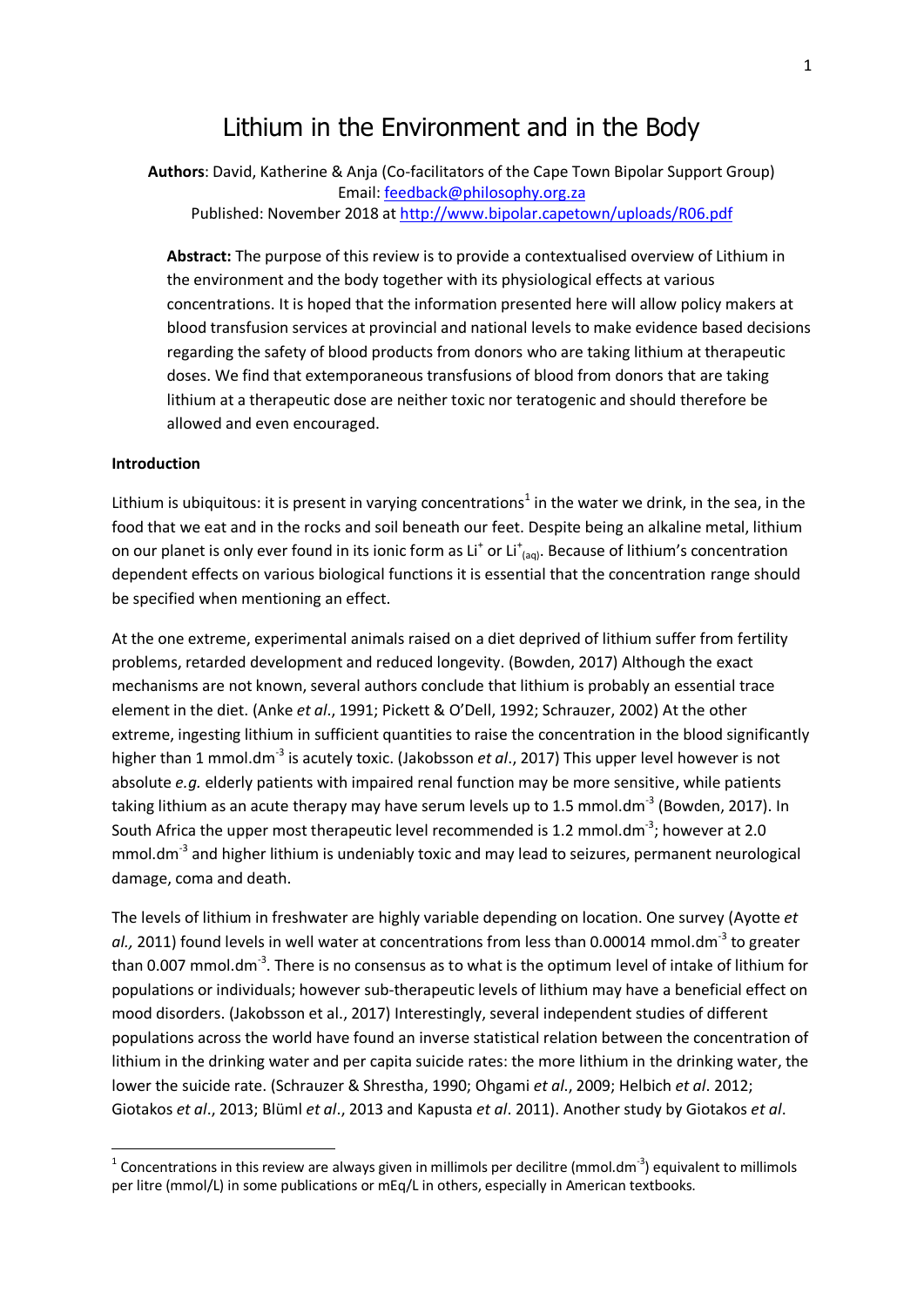(2015) found an inverse correlation between the concentration lithium in the drinking water and homicide rates: the more lithium in the drinking water, the lower the rate of homicide. More generally, Zarse *et al*. (2011) conclude in the title to their study that "Low-dose lithium uptake promotes longevity in humans and metazoans." Their study was adjusted for age and morality from all causes, even when suicide was excluded. Of course, it would be wonderful at this point to declare water with a low concentration of lithium as an *elixir vitae*, however its effects appear to be more diverse. (See safety during pregnancy below.)

## **Safety of blood transfusion from a donor with a therapeutic serum level of lithium**

The therapeutic serum levels of lithium used as an antimanic and/or mood stabiliser in South Africa range from 0.6 to 1.2 mmol.dm<sup>-3</sup>. As a rule, patients in need of acute intervention are treated at a higher dose within this range and are titrated down to a lower maintenance dose once their condition stabilises. If a pint (450ml) of whole blood is drawn from such a patent, this same concentration of lithium will be present in the bag; however on the very rare occasion that a recipient reives a pint of whole blood from such a donor, the concentration of lithium in the recipient's blood will be diluted approximately ten-fold. Assuming that the recipient had 9 pints of blood and had 1 pint of lithium-containing whole blood transfused, that would leave the recipient with between 0.06 to 0.12 mmol.dm $^{-3}$  of lithium in his blood. This level is too low to have any therapeutic or toxic effect and will usually be cleared by the kidneys in a couple of days. The elimination half-life of lithium is about 18 to 24 hours. (Bowden, 2017)

More typically, a bag of donated whole blood will be separated into its components: red blood cells, platelets and plasma. Assuming that a bag of whole blood containing a therapeutic dose of lithium is separated out in this way, the physical quantity of lithium in the bag will be divided roughly in half between the plasma and the red blood cells. The amount present in the platelet fraction will be negligibly small. Red blood cells also exhibit an efflux of lithium that is dependent on the movement of sodium ions. (Canessa, M. *et al.*, 1980) The ratio of intracellular to extracellular concentrations of lithium in red blood cells is approximately one half as measured by Mendels & Frazer (1973). This represents a further 50% dilution of lithium in the red blood cell fraction of separated blood.

## **Safety during pregnancy**

Lithium was formerly classed by the FDA as a Category D Drug *i.e.* A drug with a known teratogenic risk to a foetus, based on adverse reaction data from investigational or marketing experience or studies in humans, but potential benefits may warrant use of the drug in pregnant women despite potential risks. Since 2015 the former A, B, C, D, X categories were gradually phased out, replaced with narrative sections and subsections, such as

**Pregnancy** (includes Labor and Delivery):

- Pregnancy Exposure Registry
- Risk Summary
- Clinical Considerations
- Data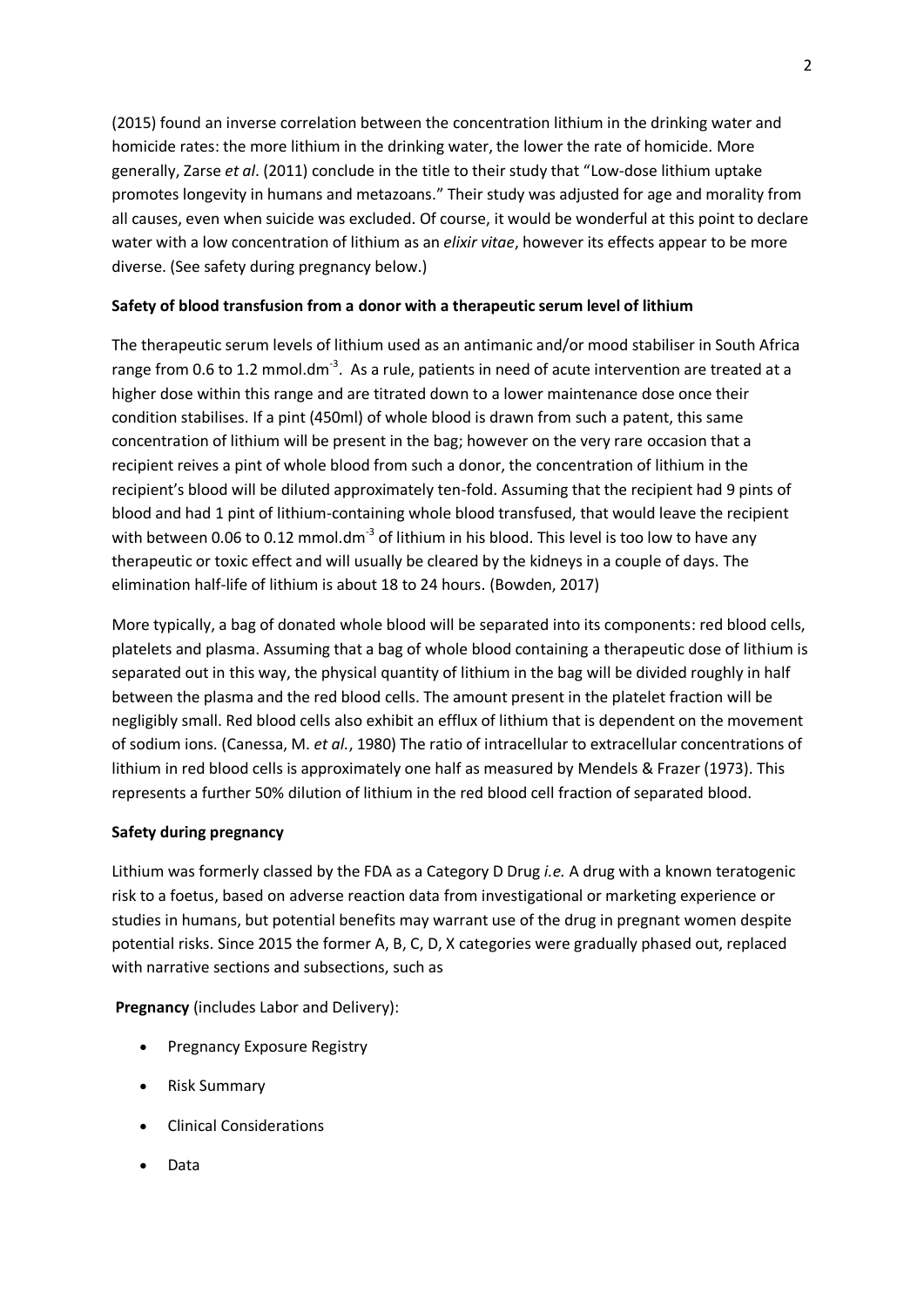**Lactation** (includes Nursing Mothers)

- Risk Summary
- Clinical Considerations
- Data

#### (See FDA Pregnancy Categories)

In assessing the safety of lithium during pregnancy therefore, individual subsections should be considered rather than trying to force it into one or another former category. Epidemiological studies by Harari *et al*. (2015a,b) have found a positive correlation between exposure to lithium during pregnancy via drinking water and reduced thyroid function as well as and reduced birth weight. In the former case the median concentration of lithium in the blood was 0.0036 mmol.dm<sup>-3</sup> with a range of 0.000027 - 0.021 mmol.dm<sup>-3</sup>. This is several orders of magnitude below the therapeutic dose of lithium; however it is not known whether another confounding factor was at work in these studies or whether some other substance in the water might be causally implicated. Rather than cautioning expectant mothers against drinking the available water the authors conclude that "Further studies are, however, necessary to confirm these findings and to understand the mechanisms involved." Harari *et al*. (2015b) One obvious difference between the women in these studies and a potential recipient of transfused blood containing a sub-therapeutic concentration of lithium is that of chronicity. The women in the study were exposed to low concentrations of lithium in their drinking water day in and day out for the entire duration of their pregnancy (and lactation) whereas a receipt of transfused blood containing a sub-therapeutic concentration of lithium would be a once off (extemporaneous) affair.

The deciding question for an ethics committees is whether lithium is a teratogen and more importantly, at what dose. A review by Giles & Bannigan (2006) of the effects of lithium at therapeutic doses on the outcome of human pregnancy concluded that "lithium is a "weak" teratogen in humans." Animal studies at comparable serum levels however did not evince any abnormalities. Nevertheless, as we have seen in the discussion above, a recipient of a blood product from a donor taking lithium at a therapeutic dose can expect to receive only on tenth to one twentieth of the given amount of lithium, which would soon be cleared from the circulation by the kidneys and again this would be a once off event.

Yacobi & Ornoy (2008) undertook a meta-study of all case reports as well as retrospective and prospective studies claiming to have found a possible teratogenic link to lithium exposure. The authors found 24 case reports, of which six infants had congenital anomalies, five having cardiac anomalies, one of them being Ebstein's anomaly (a congenital tricuspid valve defect). In the retrospective studies, of 225 registered cases there were 25 anomalies, 18 of which were cardiac and of those six had the Ebstein's anomaly. Another retrospective study of 59 cases found 7 anomalies, 4 of which were cardiac. None of the prospective studies of 296 live births found any increase in the rate of congenital anomalies, although two did have the Ebstein's anomaly. All of the case control studies for the Ebstein's anomaly were negative. Among 222 infants with Ebstein's anomaly, 44 of which with tricuspid atresia (missing or abnormally developed tricuspid valve), none of their mothers were taking lithium during pregnancy. The authors therefore conclude that,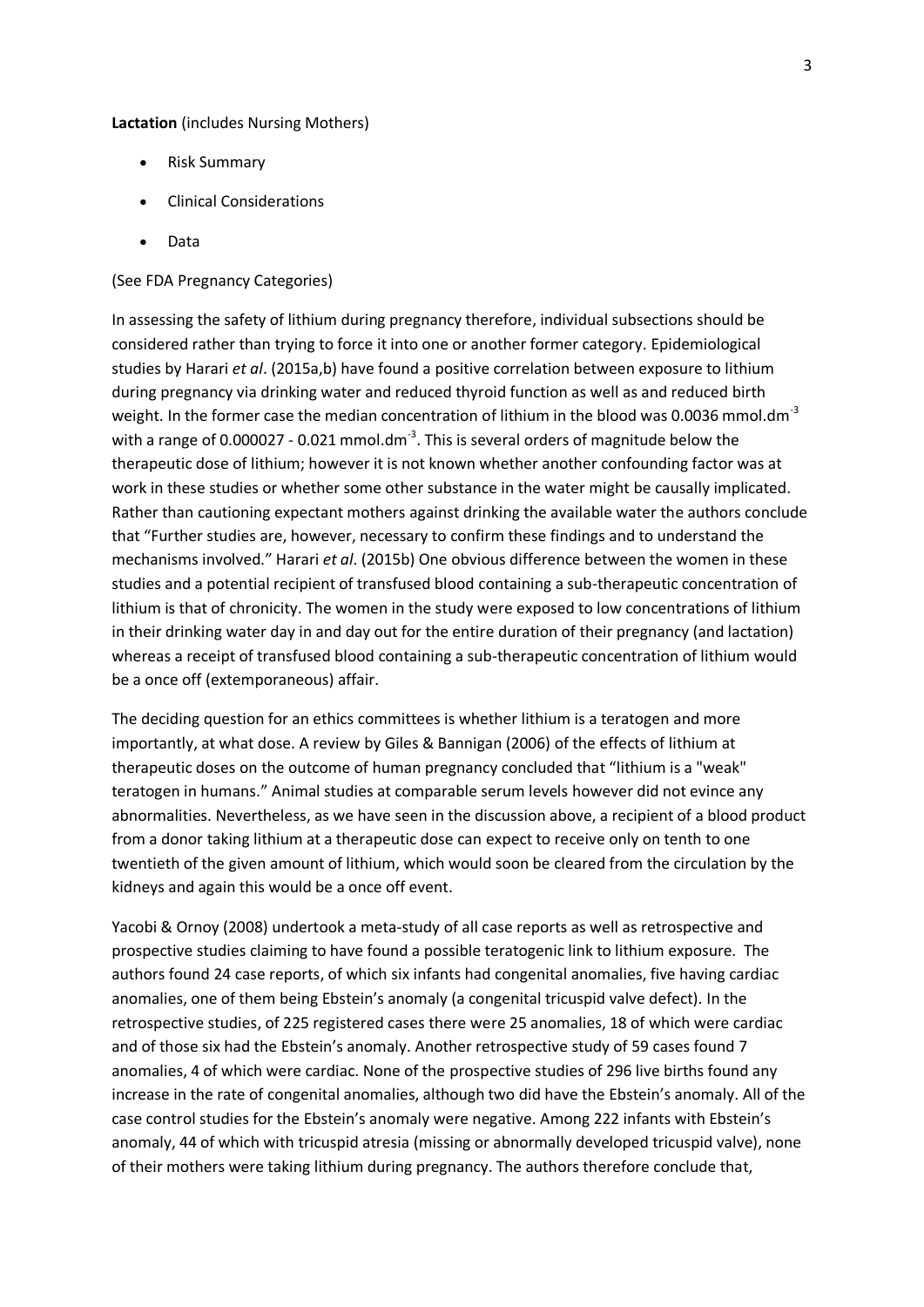"Considering the serious limitations of the retrospective and case control studies that are also retrospective, lithium does not seem to be a significant teratogen, and hence should be given, if indicated, in pregnancy." Hence if lithium is safe as a drug, where indicated, during pregnancy, receiving a transfusion of at least a ten-fold diluted dose of the same is probably even safer.

## **Pragmatics Considerations**

Our environment is already awash with lithium at micromole levels of concentration. Furthermore as Harari *et al*. (2015b) point out, certain brands of bottled water contain lithium with elevated concentrations similar to the highest levels detected in their study, and they are on the increase. Perhaps manufactures are responding to a perceived demand for mineral water with a higher concentration of lithium; however more likely they are driving this demand by marketing their product as more salubrious. If the blood transfusion services were to be consistent by placing a blanket-ban on blood with elevated levels of lithium, these consumers should be excluded from donating.

Finally, there is the question of what to do about donations of blood containing therapeutic levels of lithium that the blood transfusion services are unaware of. Mary and John are real donors know to the authors; however their names have been changed to protect their identities. Both Mary and John have O negative blood. Mary has disclosed to her branch that she is taking lithium but has been urged by the personnel there to donate anyway. John has not disclosed that he is taking lithium but feels duty-bound to donate his blood because he has been told that it is given to babies and is in dire supply. We do not know how many such cases there are and testing every pint for the presence of lithium would be prohibitively expensive. Those taking lithium however already know the concentration of lithium in their own blood as this is checked at least every 6 months to verify that it is at a safe but efficacious level.

#### **Conclusion**

There is no conclusive empirical research that lithium at a ten or twenty-fold less than therapeutic dose, given as a single donation at a time, is either toxic or teratogenic. May of the older studies that have claimed that lithium is teratogenic have failed to take into account the base rate of deformations in the general population or have failed to take account of other medication patients may have been taking. Others that have demonstrated a teratogenic effect have done so at concentrations exceeding the safe, therapeutic limit in human patients. Therefore placing a blanketban on donations from patients taking lithium is unfounded when adhering to an evidence based approach. Donations of blood from such persons should therefore be allowed and even encouraged if they are deemed safe in all other respects.

#### **References:**

ANKE M. *et al.* (1991) The biological importance of lithium. *Lithium Biol Med* 149–167

AYOTTE, J. *et al.* (2011) *Trace elements and radon in groundwater across the United States, 1992– 2003*. US Department of the Interior, US Geological Survey

BLÜML, V. *et al*. (2013) Lithium in the public water supply and suicide mortality in Texas. *J Psychiatr Res* **47**(3):407–411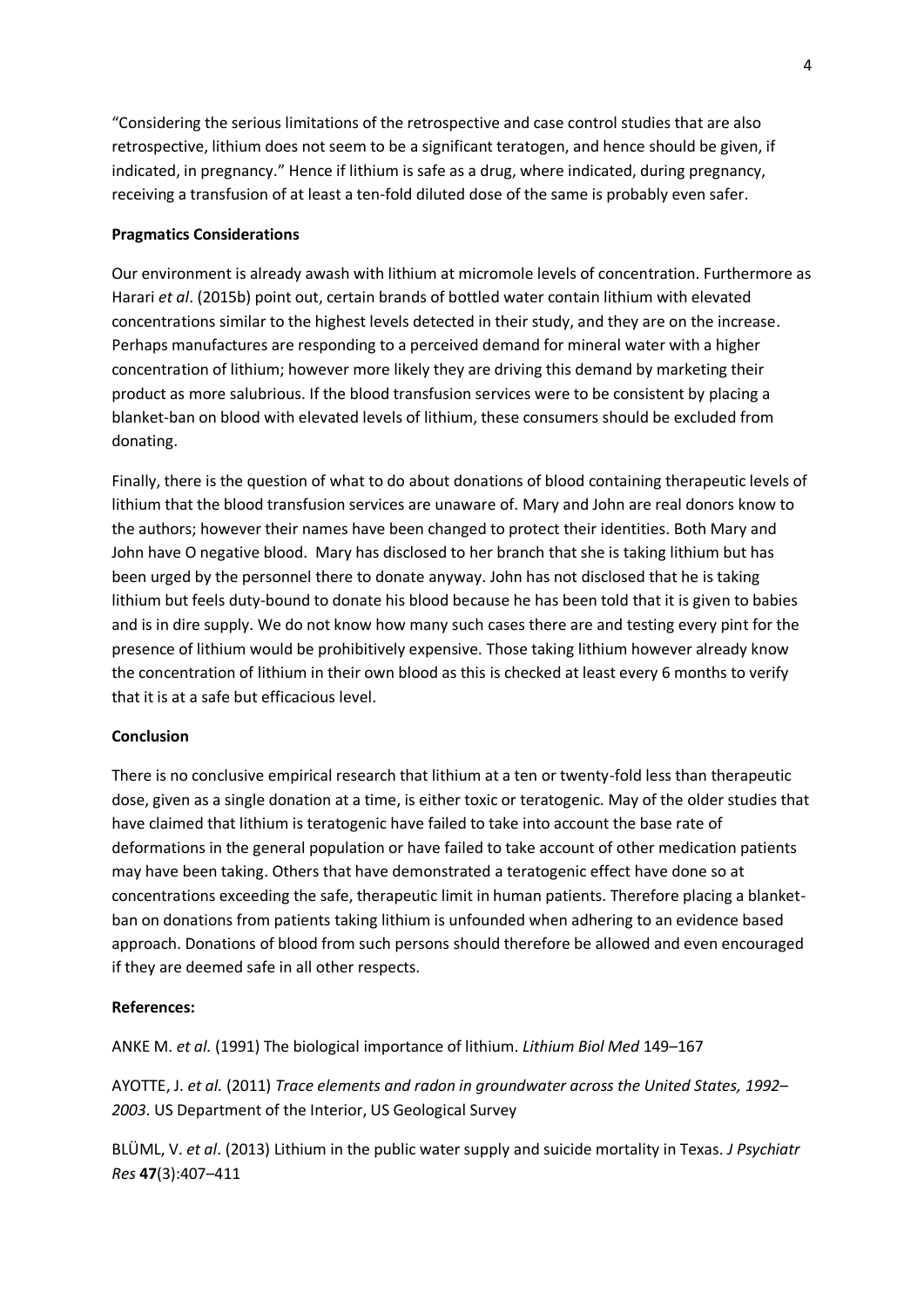BOWDEN, C. (2017) Lithium. **In** Kaplan and Sadock's Comprehensive Textbook of Psychiatry. (10th Ed.) Sadock, B., Sadock, V. & Ruiz, P. Eds. p. 3088 - 3101: Wolters Kluwer Health

CANESSA, M. *et al.* (1980) Increased sodium-lithium countertransport in red cells of patients with essential hypertension. N Engl J Med **302**(14):772–776

FDA Pregnancy Categories - FDA Pregnancy Risk Information: An Update. <https://www.drugs.com/pregnancy-categories.html> (accessed 10 November 2018)

GILES J. & BANNIGAN J. (2006) Teratogenic and developmental effects of lithium. *Curr Pharm Des*. **12**(12):1531-41.

GIOTAKOS, O. *et al*. (2013) Lithium in the public water supply and suicide mortality in Greece. *Biol Trace Elem Res* **156**(1–3):376–379

GIOTAKOS, O. *et al*. (2015) A negative association between lithium in drinking water and the incidences of homicides, in Greece. *Biol Trace Elem Res* **164**(2):165–168

HARARI F. *et al.* (2015a) Exposure to lithium and cesium through drinking water and thyroid function during pregnancy: a prospective cohort study. *Thyroid* **25**(11):1199-208

HARARI F. *et al.* (2015b) Environmental exposure to lithium during pregnancy and fetal size: a longitudinal study in the Argentinean Andes. *Environ Int* **77**:48–54

HELBICH, M. *et al*. (2012) Geospatial examination of lithium in drinking water and suicide mortality. *Int J Health Geogr* 13 June:11-19

JAKOBSSON, E. *et al.* (2017) Towards a Unified Understanding of Lithium Action in Basic Biology and its Significance for Applied Biology. *J Membrane Biol* **250**: 587–604

KAPUSTA, N. *et al*. (2011) Lithium in drinking water and suicide mortality. *Brit J Psychiatr* **198**(5):346– 350

MENDELS, J. & FRAZER, A. (1973) Intracellular lithium concentration and clinical response: towards a membrane theory of depression. *J Psychiatr Res* **10**(1):9–18

OHGAMI, H. *et al.* (2009) Lithium levels in drinking water and risk of suicide. *Brit J Psychiatr* **194**(5):464–465

PICKETT, E. & O'DELL B. (1992) Evidence for dietary essentiality of lithium in the rat. *Biol Trace Elem Res* **34**(3): 299–319

SCHRAUZER, G. (2002) Lithium: occurrence, dietary intakes, nutritional essentiality. *J Am Coll Nutr* **21**(1): 14–21

SCHRAUZER G. & SHRESTHA K. (1990) Lithium in drinking water and the incidences of crimes, suicides, and arrests related to drug addictions. *Biol Trace Elem Res* **25**(2):105–113

Yacobi S. & Ornoy A. (2008) Is lithium a real teratogen? What can we conclude from the prospective versus retrospective studies? A review. *Isr J Psychiatry Relat Sci*. **45**(2):95-106.